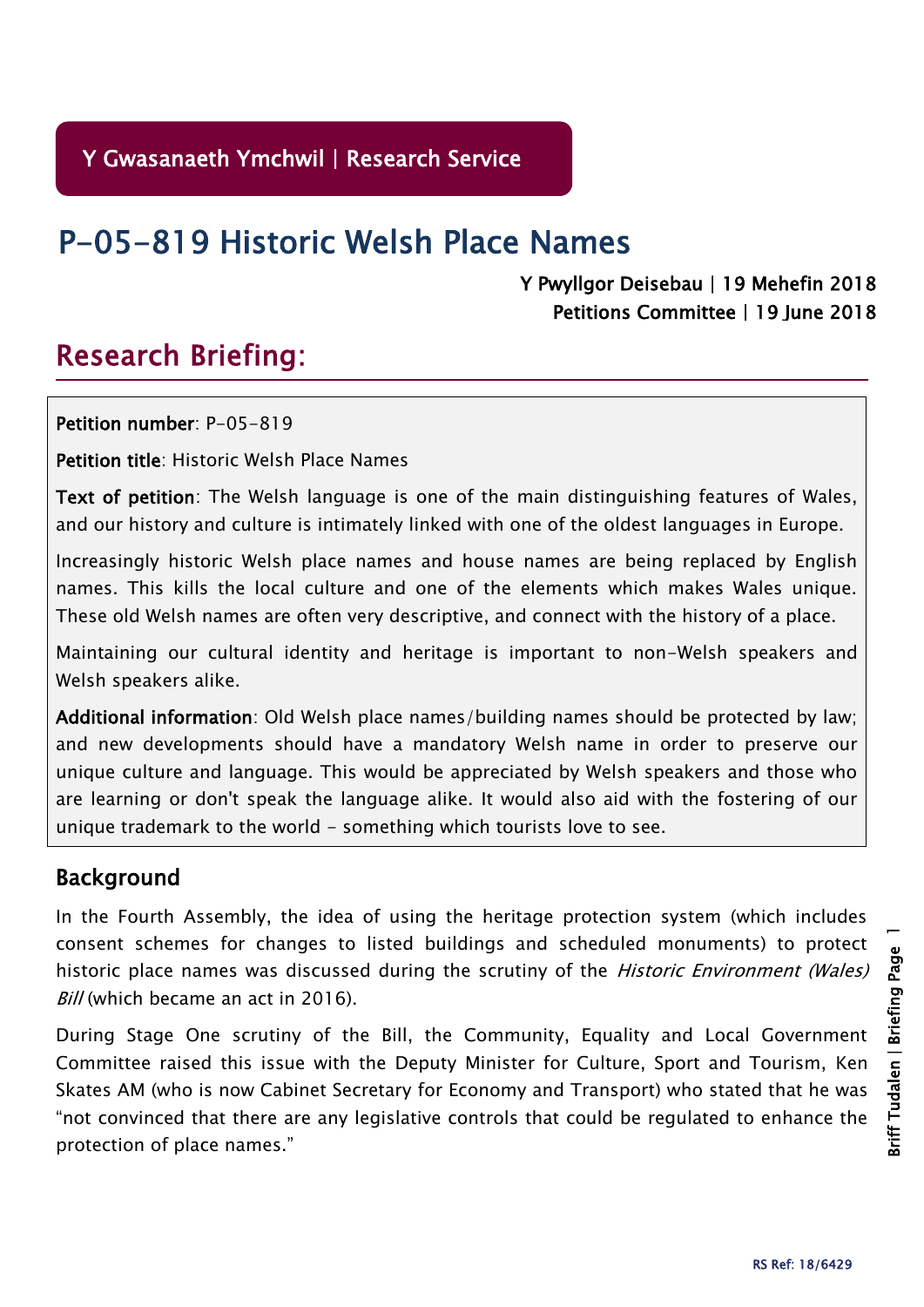The Deputy Minister believed that the proposal to place Historic Environment Records ('HERs': these are records which store and provide access to systematically organised information about the historic environment and specific historic assets in a given area) on a statutory footing (section 33) would "help to promote the connection and the preservation of information on place names" and "ensure that there is a better gathering of information concerning Welsh place names". He emphasised the need to work with owners to ensure that they "fully appreciated" the historical significance of their assets, and that this was "the best course of action, and the best way of preventing unnecessary changes to place names".

In its subsequent report, the Committee recommended:

We recommend that section 33(2) of the Bill is amended to include a specific reference to historic place-names and that the Deputy Minister brings forward an amendment at Stage 2 to give effect to this.

The Bill was subsequently amended in this manner. The *Historic Environment (Wales) Act* now states that "The Welsh Ministers must compile and maintain a list of historic place names in Wales".

In terms of what this list is meant to contain, the Explanatory Memorandum to the Bill stated:

Historic place names provide invaluable evidence about social, cultural and linguistic history. The names of settlements, houses and farms, fields and natural features provide information about past and present agricultural practices, local industries, changed landscapes and current and former communities. They provide evidence for the development of a rich linguistic heritage — Welsh, English and other languages.

Further information is contained on p.31-33: <http://www.assembly.wales/laid%20documents/pri-ld10184-em-r/pri-ld10184-em-r-e.pdf>

### Welsh Government action

The Welsh Government has provided a response detailing its action in this area. it notes that, following the *Historic Environment Wales Act*, the Welsh Government has introduced a statutory list of historic place names. It states:

Statutory guidance requires local and National Park authorities and Natural Resources Wales to take  $\sim$ account of the list when their functions involve naming or renaming places. This includes the naming or renaming of streets, properties and other places, either directly or by another party. The intention is that the operation of the list and the statutory guidance together will lead to a reduction in the number of formal changes to historic property names. It will also encourage the use of historic names for new developments.

The Welsh Government is planning to publish good practice guidance on the use of historic place names in 2018.

However, the Welsh Government notes: